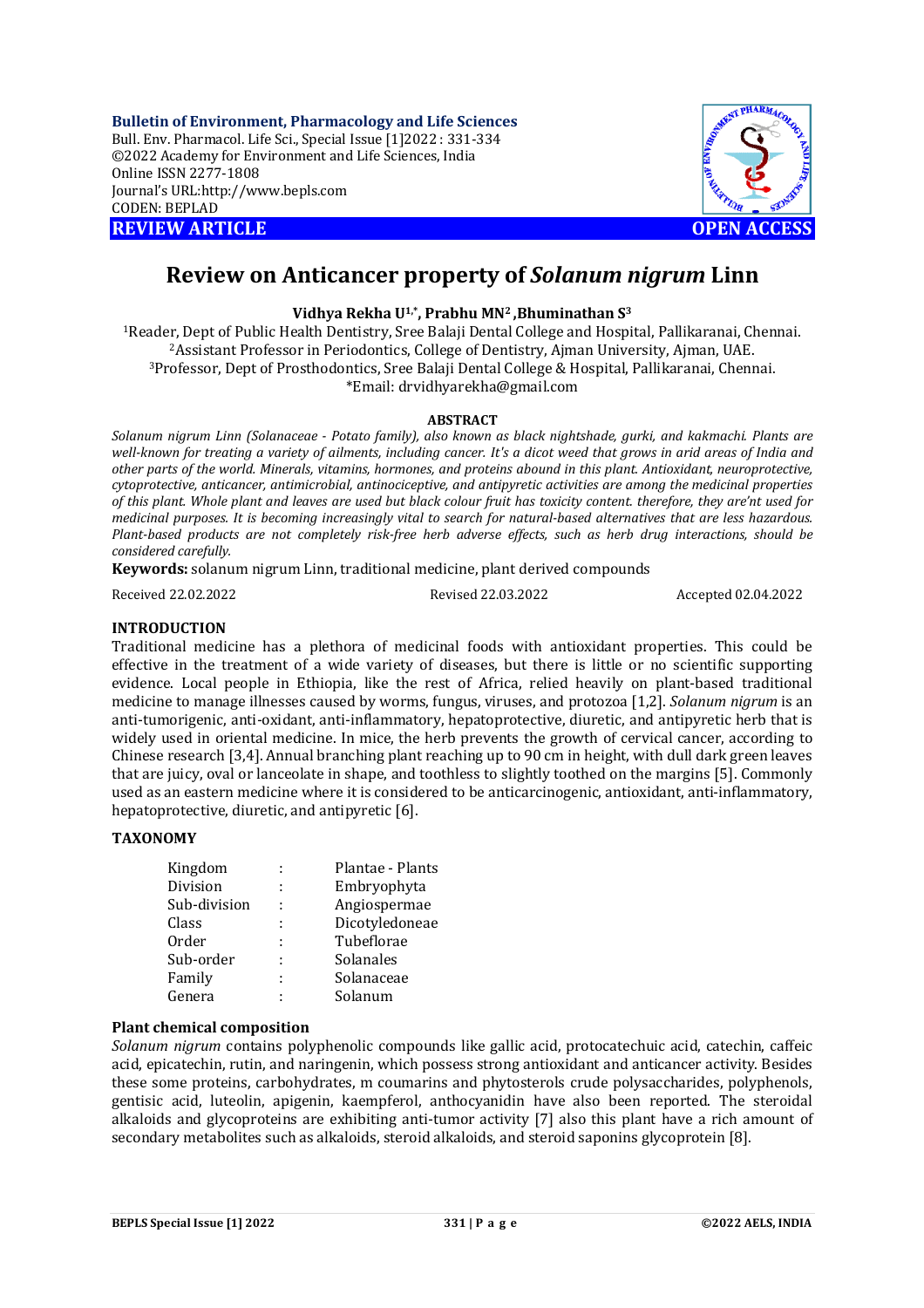#### **Rekha** *et al*

## **PLANT TRADITIONAL USES**

| <b>Plant part</b>       | <b>Disorders and uses</b>                                                                                                                   | Reference                    |
|-------------------------|---------------------------------------------------------------------------------------------------------------------------------------------|------------------------------|
| <b>Berries</b><br>juice | Cough, diarrhoea, inflammations, skin disease, anti-<br>inflammatory, dysentery, stomach complaints, and fever<br>and to treat tuberculosis | [9,10]                       |
| Leaves                  | Rheumatic and gouty joints, skin disease, tuberculosis,<br>nervous disorders.                                                               | [9]                          |
| Root juice              | Asthma and whooping cough                                                                                                                   | $\left\lceil 11\right\rceil$ |

## **Table.1 plant major used parts and their medicinal uses**

## **Anti-cancer activity**

An ethanol extract of ripe *Solanum nigrum* fruit reduces cell growth and increases cell death in human MCF-7 breast cancer cells [12]. The principal phytoconstituents present in the whole plant of *Solanum nigrum* have been demonstrated to have anti-tumor effects, Despite the fact that solamargine and solasonine limit the growth and spread of malignancies such as breast, liver, lung, and cyst tumours, as well as leukemia. Furthermore, the steroidal glycosides impede the growth and spread of colon cancers and pheochromocytoma. This herb's polysaccharides have two unique anticancer properties that prevent the development of liver cancer [13,14].

*Solanum nigrum* has been shown to exhibit anti-cancer action in hepatocellular carcinoma cells [15], human ovarian carcinoma cells [16], human colorectal carcinoma cells [17], and human endometrial carcinoma cells [18]. in recent investigations, the plant's juice is used to treat ulcers and other skin conditions. As a tonic, laxative, appetite stimulant, and asthma treatment, the fruits are consumed. *Solanum nigrum* root part juice is used to treat asthma and whooping cough. *Solanum nigrum* is commonly used in eastern medicine as an antitumorigenic, antioxidant, diuretic, and antipyretic agent [19].

*Solanum nigrum* aqueous extract suppresses the development of cervical cancer (U14) by altering the immune response of tumor-bearing mice and generating cell apoptosis. With negligible toxicity to the experimental animals, this extract caused tumour cell cycle arrest in the G0/G1 phase, as well as apoptosis [20]. It has also been documented that an aqueous extract of *Solanum nigrum* can be used in combination with cisplatin or doxorubicin to treat patients with hepatocellular carcinoma 3 condition [15]. Apoptosis is a major process in the progression of cancer [21].

It was also discovered that the whole alkaloid extracted from *Solanum nigrum* interfered with the construction and function of tumour cell membranes, disrupted DNA and RNA production, and altered cell cycle distribution in tumour cells. As a result, whole alkaloids may have a role in tumour cell inhibition, whereas a glycoprotein isolated from the plant showed anticancer properties by blocking the anti-apoptotic pathway of NF-kB via activation of caspase cascades and improving nitric oxide synthesis [22].

α-solanine naturally occurring steroidal glycoalkaloid present *Solanum nigrum* plant, it suppresses tumour cell proliferation and induce apoptosis. It has been suggested that inhibition of PC-3 pancreatic cell invasion by α-solanine, blocking epithelial–mesenchymal transition (EMT) and matrix metalloproteinases expression (MMPs). α-solanine also suppresses the ERK and PI3K/Akt signalling pathways (signal transduction pathways that increase survival and growth in response to external signals) and also it regulates the expression of miR-138 and miR-21 [23]. These findings revealed that  $\alpha$ solanine may have therapeutic potential in preventing prostate cancer cell invasion [23,24,25]. In breast cancer cells, an aqueous extract of *Solanum nigrum* (100 and 200 g/mL) caused mitochondrial fission. It (200 μg/mL) significantly downregulated protein expression of N‐cadherin, vimentin, and zinc finger E-box binding homeobox 1 in MCF-7 breast cancer cell lines[26].

Solanine, a naturally steroidal glycoalkaloid derived from S. nigrum L., has been found to have potent anticancer properties against prostate cancer [27].Solanine promoted apoptotic cell death in DU145 cells via activating the P38 pathway. Solanine enhanced the phosphorylation of P38 and ATF2 in prostate cancer cells. Solanine dramatically reduced the mRNA and protein levels of cyclin D1, cyclin E1, cyclin dependent kinase 2 (CDK2), CDK4, and CDK6 in tumour tissues of mice xenografted with DU145 cells. These findings clearly suggested that solanine reduced the tumour cells growth in the xenografted mice model [27].

## **OTHER BIOLOGICAL AND PHARMACOLOGICAL ACTIVITY**

Antibacterial activity [28,29], anti HCV activity [30, 31], hepatoprotective activity [32,33,34], antioxidant activity [35,36], cardio protective activity [37], anti-inflammatory [38,39], antidiarrheal [36].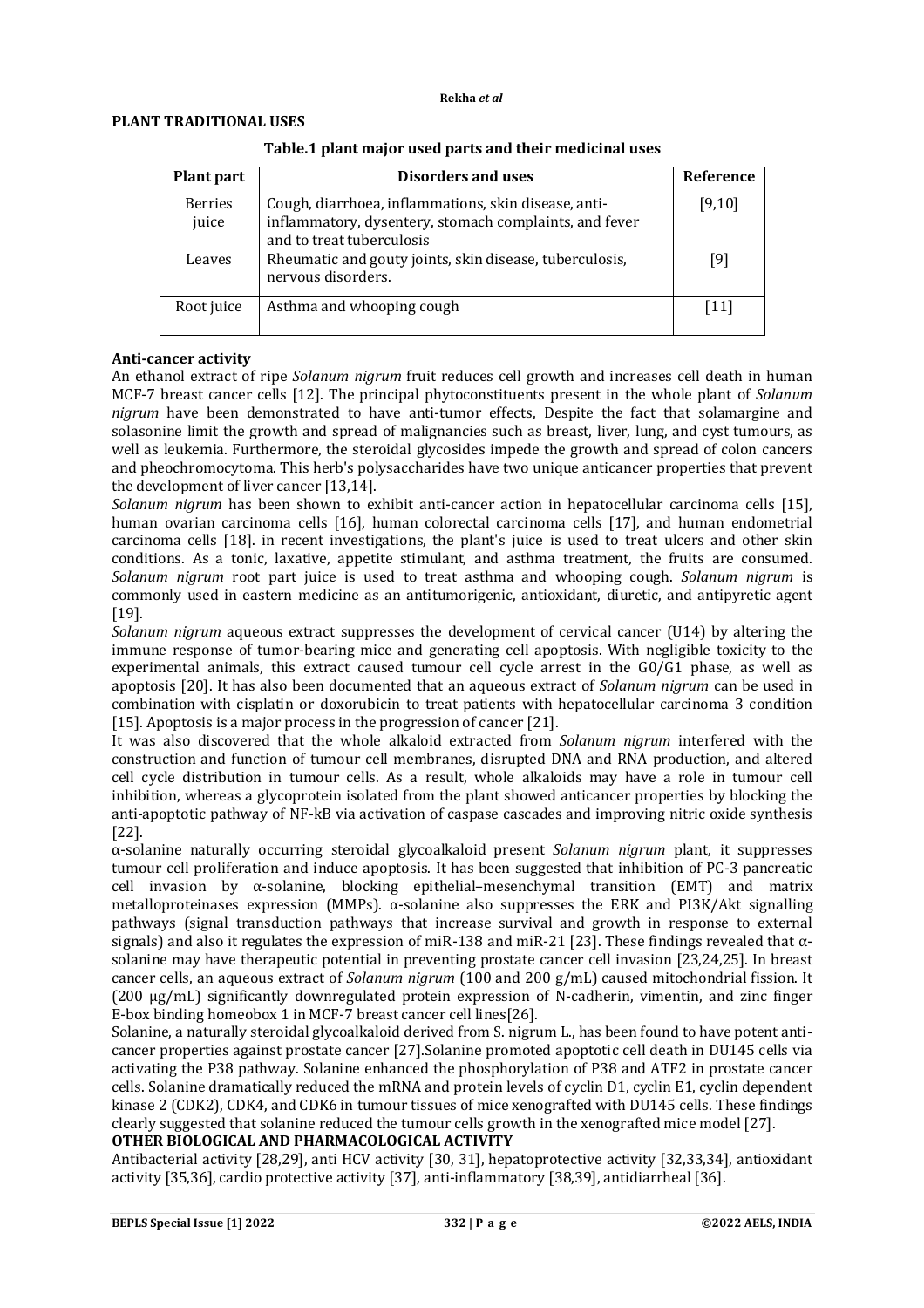#### **Rekha** *et al*



## **Fig. 1. α-solanine compound present in** *solanum nigrum* **plant that regulate microRNA-21, microRNA-138 reaction against to prostate cancer**

## **CONCLUSION**

*Solanum nigrum* has been used to treat human ailments since time immemorial/antiquity. Traditional medical systems are still widely used today. Their use as such has been documented since antiquity, and various. As a result, more research is needed to isolate the active ingredients from the extract of *Solanum nigrum* for effective medication development to treat the above said health concerns through clinical trials.

### **CONFLICT OF INTEREST**

The authors declare that they have no conflict of interest.

#### **REFERENCES**

- 1. Abebe D. (2001).The role of medicinal plants in health care coverage of Ethiopia: the possible benefits of integration.
- 2. Palanisamy CP, Cui B, Zhang H, Panagal M, et al.(2021). Anti-ovarian cancer potential of phytocompound and extract from South African medicinal plants and their role in the development of chemotherapeutic agents. Am J Cancer Res.;11(5):1828-1844.
- 3. Jain R, Sharma A, Gupta S, et al. (2011). *Solanum nigrum*: current perspectives on therapeutic properties. Altern Med Rev.;16(1):78-85.
- 4. Senthilnath R, Balu P. and Murugesan K. (2013). Phytochemical screening and antibacterial activity of five Indian medicinal plants against human pathogens. Int. J. Curr. Microbiol. Appl. Sci. ;2(3):75-84.
- 5. Cooper MR, Johnson AW. (1984).Poisonous Plants in Britain and other effects on Animals and Man. Ministry of Agriculture, Fisheries Food.;161: 219-220.
- 6. Ravi V, Saleem TM, Patel S,et al.(2009).Int. j. appl. res. nat.prod.;2(2):33-6.
- 7. Hoang Le Son and Phan Thi Hai Yen.(2014). Preliminary Phytochemical Screening, Acute Oral Toxicity and Anticonvulsant Activity of the Barries of *Solanum nigrum* Linn. Trop. J. Pharm. Res.; 13(6): 4.
- 8. Hussain A.(1992).Dictionary of Indian medicinal plants central Institute of medicinal and aromatic plants. Lucknow.Agris(FAO)
- 9. Monika Kumari. (2014). *Solanum nigrum*: A Wild Plant Effective against Breast Cancer and Prostate Cancer. International Journal of Green and Herbal Chemistry,; 3(1): 4.
- 10. Kaushik D, Jogpal V, Kaushik P, et al. (2009).Evaluation of activities of *Solanum nigrum* fruit extract. Arch. Appl. Sci. Res.;1(1):43-50.
- 11. Maharana, L., Snigdha, P., Durga, M., et al. (2010). Anti-hyperglycemic potential of aqueous extract of leaves of *Solanumnigrum* L. Der Pharmacia Lettre; 2(3):168-179.
- 12. Son YO, Kim J, Lim JC,et al.(2003).Ripe fruit of *Solanum nigrum* L. inhibits cell growth and induces apoptosis in MCF-7 cells.Food Chem Toxicol.;41(10):1421-8. doi: 10.1016/s0278-6915(03)00161-3.
- 13. Pandey G, Madhuri S. Some anticancer agents from plant origin.(2008).Pl. Arch.;8(2):527-32.
- 14. Ponnulakshmi R, Vishnupriya V, Mohan SK, et al.(2020). Molecular docking analysis of alkaloid compounds with beta-catenin towards the treatment of colon cancer. Bioinformation.;16(3):283.
- 15. Wang CK, Lin YF, Tai CJ, et al. (2015).Integrated Treatment of Aqueous Extract of *Solanum nigrum*-Potentiated Cisplatin- and Doxorubicin-Induced Cytotoxicity in Human Hepatocellular Carcinoma Cells. Evid Based Complement Alternat Med. a. doi: 10.1155/2015/675270.